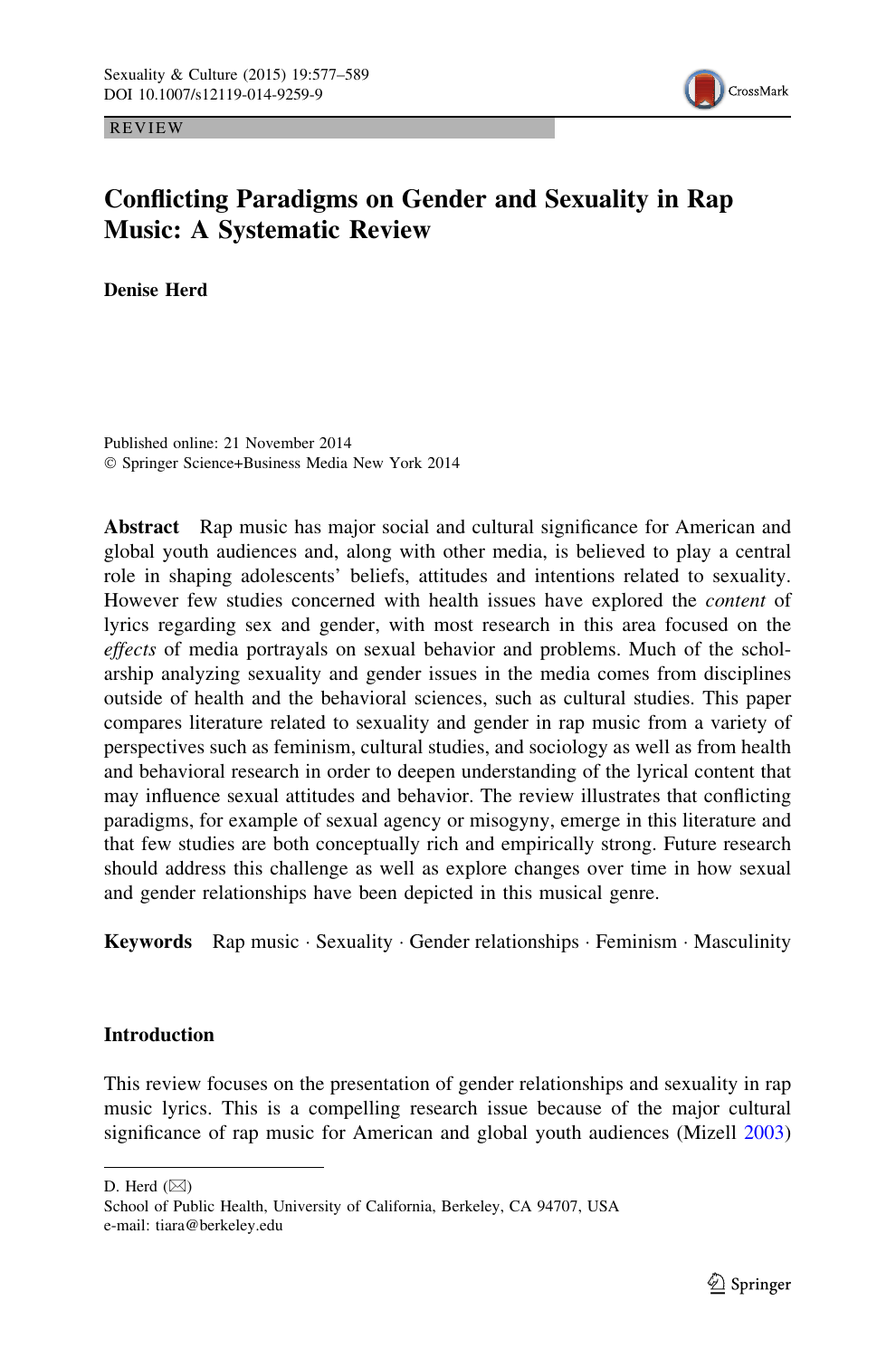and the critical role the media is believed to play in shaping adolescents' beliefs, attitudes and intentions related to sexuality (Aubrey and Frisby [2011](#page-10-0); Martino et al. [2006;](#page-11-0) Primack et al. [2008](#page-12-0); Peterson et al. [2007](#page-12-0) Brown [2002;](#page-10-0) Brown et al. [2006\)](#page-11-0).

Despite widely held perceptions that popular music influences sexual behavior, little health related research has analyzed the *content* of lyrics regarding sex and gender—most research in this area is concerned with the *effects of media content* on norms and behavior related to sexual behavior and problems. Literature focused on understanding how sexuality and gender relationships are portrayed in the media often come from disciplines outside of health and the behavioral sciences, such as cultural studies and the humanities. Few studies have incorporated these diverse perspectives that could provide insight into the social and cultural role of media portrayals of sexuality and gender portrayals as well as their impact on behavior and social problems.

In addition, there is a wide methodological gulf in how these issues are analyzed in different disciplines. Research from a cultural studies perspective is usually based on in depth qualitative analysis of a limited number of selected texts or cases; while public health and empirical work is often quantitative and based on a large number of cases, but with little interpretive depth. As a result, there are substantial gaps in the field regarding the social meaning of sexuality and gender in a genre known for heterogeneous and complex depictions of gender and sexual issues.

The purpose of this review is to explore and compare literature related to sexuality and gender in rap music from a multidisciplinary perspective which crosses conceptual as well as methodological boundaries. This is an important task with the goal of enriching perspectives on the content of images of sexuality and gender in rap music to better inform how rap music constructs sexual and gender related phenomenon as a baseline for more nuanced understanding of the implications of media portrayals and sexual health.

The following analysis of the scholarly and research literature on sexuality and gender relationships in rap music is based on exhaustive searches of the literature from a variety of data bases that focus on research in social science, cultural studies and the health fields. The key perspectives are derived from work within studies of feminism and masculinity; folklore and media studies; sociological studies; and public health.

#### Feminist Perspectives on Sexuality in Rap Music

An important thread of feminist theory argues that images of black women and sexuality represent modern day resurrections of historically constructed derogatory images. Evelyn Brooks Higginbothan ([1993\)](#page-11-0) and Patricia Hill Collins ([2000\)](#page-11-0) show how European thought and the American political economy of slavery, race, and labor relations helped control black female sexuality and fertility through creating stereotypes of black women that deny black female equality and denigrate healthy sexuality or femininity in black women. From this perspective, images of black women have been shaped by the following principles: black women are unfeminine; their sexuality is abhorrent (either hypersexual, asexual; or anti male and sexually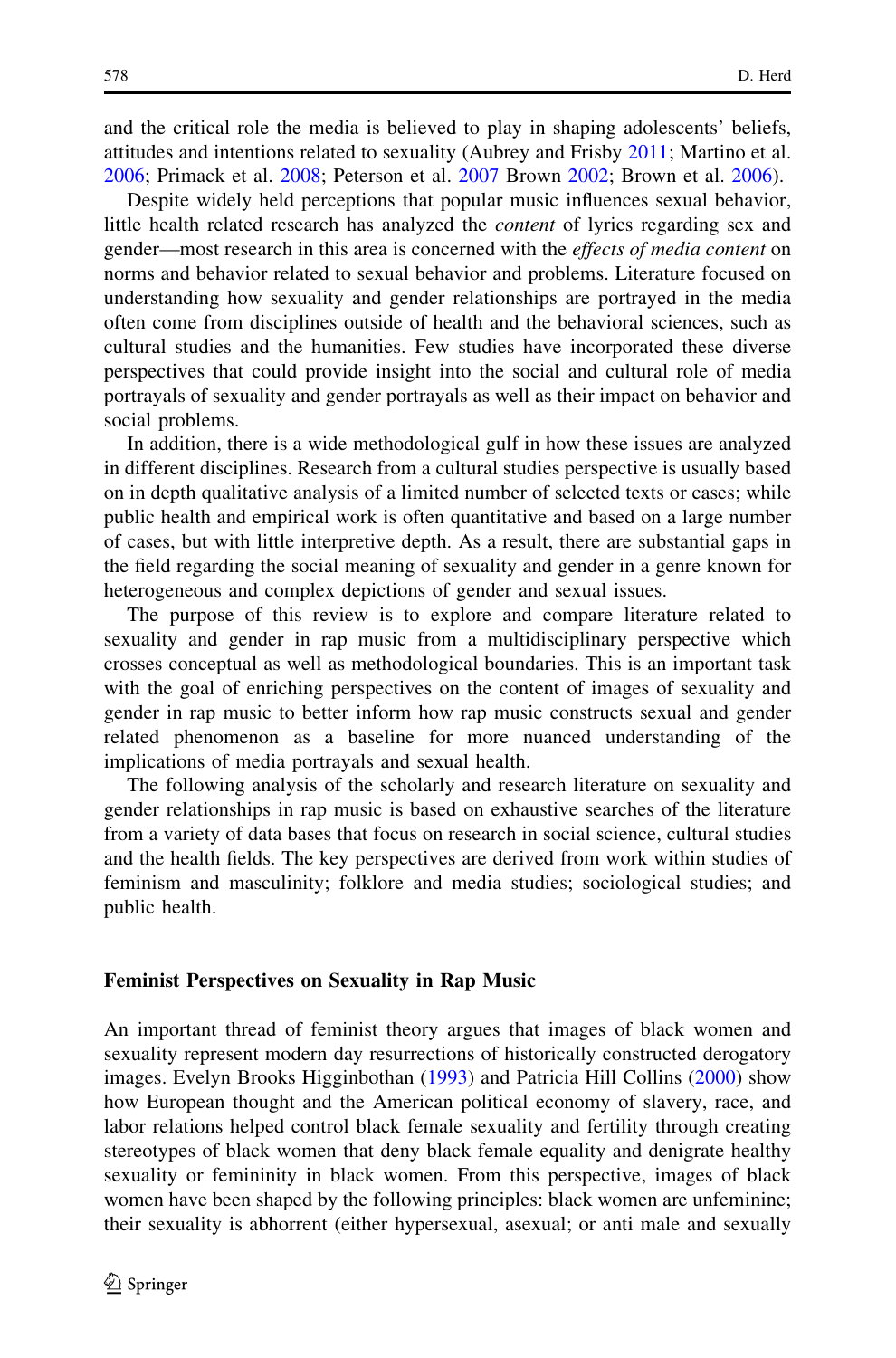punitive) their economic and social outlook is similarly deviant (they are predators or lazy and dependent on public assistance and men). The resulting ''controlling images'' of black women as stereotypical mammies, matriarchs, welfare recipients and ''hot mamas'' are used to justify black women's oppression and to normalize racism, sexism, poverty and other forms of social inequality. Countering and challenging these controlling images has long been a central focus of black feminist thought.

These viewpoints have emerged in some social science analyses of sexual images in rap music. Stephens and Phillips ([2003](#page-12-0)) used this framework and argued that the basic stereotypes applied to black women historically—e.g. the ''Jezebel, Mammy, Matriarch, and Welfare Mother''—form the basis of the modern more sexually explicit and demeaning portrayals of black women as ''Freaks, Gold Diggers, Divas, Dikes, and Baby Mamas'' in rap music today. In fact they argue that despite the availability of a diversity of images for black women, the substance of media portrayals has changed little over the past century. Furthermore, these authors state that Hip Hop is a male oriented cultural space in which controlling images of black women are mediated through a patriarchal framework that ''includes sexism and both the physical and emotional abuse of women'', p 37.

In contrast other theorists, primarily those focusing on female rappers (Roberts [1991;](#page-12-0) Troka [2002;](#page-12-0) Goodall [1994](#page-11-0); Pough [2007;](#page-12-0) Rose [1990;](#page-12-0) Shelton [1997](#page-12-0); Skeggs [1993;](#page-12-0) Phillips et al. [2005\)](#page-12-0) have identified counter narratives in this music which do several things: promote women's right to assert their own desires for sexual fulfillment and pleasure apart from meeting the needs of men or being controlled by them (Roberts [1991;](#page-12-0) Goodall [1994](#page-11-0); Rose [1990](#page-12-0); Skeggs [1993](#page-12-0)); resist patterns of sexual objectification (Rose [1990;](#page-12-0) Skeggs [1993\)](#page-12-0): promote women's independence and economic prowess (Troka [2002;](#page-12-0) Oware [2007\)](#page-12-0) provide critiques of male dominance (Troka [2002](#page-12-0)), and sexual and domestic violence (Troka [2002](#page-12-0); Oware [2007\)](#page-12-0). Tricia Rose's ([1994\)](#page-12-0) earlier work asserts that rap music is heterogeneous and fluid rather than monolithic with respect to female images of sexuality and gender relationships, and that men and women rappers have rapport and are in dialogue together. One of her central arguments centers on the sexual empowerment of women to not only hold the ultimate power to control male sexuality, but to also enjoy sexual expression, play, and innuendo without the need for sanctioning through romance and dating. In fact, Rose's explanation of misogyny in men's rap lyrics focuses on men's fears and anxieties regarding women's ability to control heterosexual sex. In addition, she described a broader range of empowering activities through which female rappers expressed feminist agendas—e.g. supporting and protecting women; responding to the needs and perspectives of working and lower class urban women; redefining stereotypes of derogatory female images to use them as images of female agency and empowerment.

Other important strains of feminist theory in this tradition emphasize the role of women rappers in defying broader structural forces such as sexism and racism that oppress black women and men. For example Shelton [\(1997](#page-12-0)) agues that women rappers subvert traditional roles and the focus on the nuclear family through presenting unmarried women enjoying motherhood—images which undermine images of the welfare mother and combat the Norplant era ideology. Skeggs [\(1993](#page-12-0))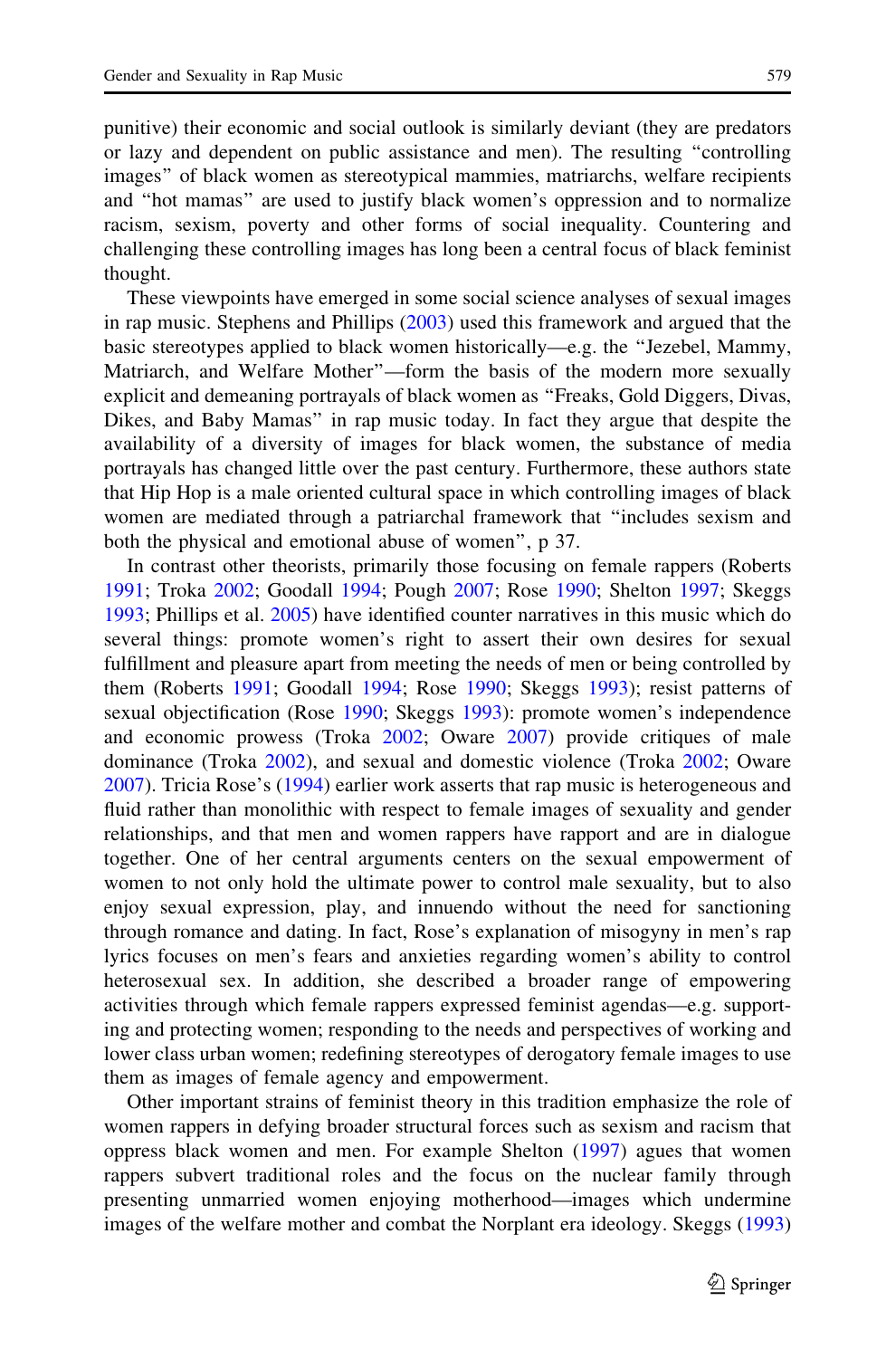asserts that women rappers ''defiantly speak to the system of institutionalized and hegemonic masculinity that places all women as objects through the representational processing of masculine fear and fantasy'' p. 301. In her view women rappers display assertive sexuality to liberate themselves from moralizing and victimizing discourses promoted within the society as a whole. In fact Skeggs' states that while all music objectifies women, rap music is the only genre that responds to or protests those views. Making similar points, Phillips [\(2005](#page-12-0)) identifies three strands that define women's oppositional voices in rap music—''talking back to men in defense of women and demanding respect for women; women's empowerment, self-help and solidarity; and defense of black men against the larger society'' p. 261. Song lyrics expressing these points include dialoguing (dissin) songs between black women and men (e.g. Roxanne songs); songs critiquing domestic violence; and the ''ride or die songs'' showing black women's loyalty to their men opposed to the society or criminal justice system.

In sum, feminist analyses of black women's roles and portrayals in rap music and rap music videos are polarized with respect to critiques of hegemonic controlling images identified in the Hill-Collins framework, in contrast to the frames of resistance and empowerment emphasized by hip hop scholars and feminist writers such as Rose ([1994\)](#page-12-0) in her earlier work. Emerson [\(2002\)](#page-11-0) and Oware ([2007\)](#page-12-0) both attempt to reconcile these conflicting viewpoints through empirical analyses of rap music videos and music lyrics. Emersons's qualitative analysis of 38 music videos concludes that they reflect features of both perspectives—e.g. the ideological controlling image of the hypersexual ''jezebel'' as well images of agency, independence, strength, and autonomy. Emerson also points out that the videos often feature reversals of the traditional focus on female bodies from the male gaze. Instead he notes that the videos have in common ''the construction of the male body, and particularly the black male body, as the object of Black female pleasure'', p. 131. In addition he states that the videos show mutual sexual fulfillment with women's sexual pleasure predominating. Oware's [\(2007](#page-12-0)) analysis of 44 popular songs by women rappers showed that their songs differed from men's in more frequent references to empowering lyrics about women. However he emphasizes that some of these lyrics undermine empowering messages by strong sexual themes that ''self-objectify and self-exploit, seemingly employing a male gaze'', p. 790.

#### Images of Masculinity in Rap Music

For the most part, scholars agree that images of manhood in rap music are hypersexual, misogynistic, and violent. However, these writers offer different explanations to account for these portrayals. They include the importance of historical controlling images (Hill-Collins); sociology of black life in the ghetto with a major sub-theme of strained relationships between African American men and women; media constructions of black male sexuality and the impact of corporate influences on rap music.

A few scholars locate the origins of misogynistic rap music in larger structural forces such as capitalism and patriarchy which are mediated through racism, elitism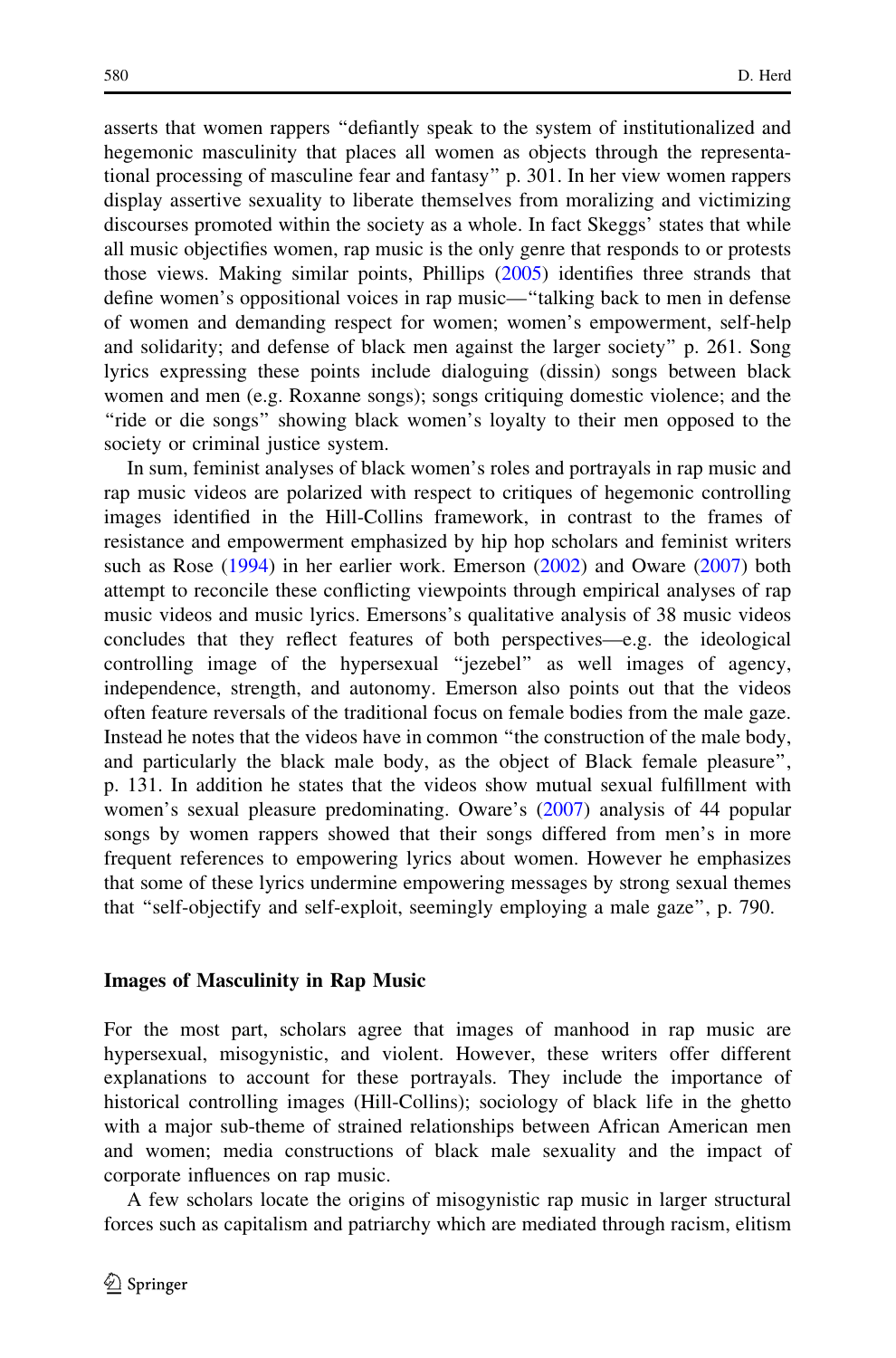and sexism (Adams and Fuller [2006](#page-10-0)) or as part of the general valorization of masculinity and cultural resistance to feminism (Weitzer and Kubrin [2009](#page-12-0)). For example, Bell hooks ([2006\)](#page-11-0) states that the ''sexist, misogynist, patriarchal ways of thinking and behaving that are glorified in gangsta rap are a reflection of the prevailing values in our society, values created and sustained by white-supremacist capitalist patriarchy'' (p. 135). In her view, hedonistic consumerism that richly rewards young black men for lyrics promoting violence and misogyny is one avenue through which these values are propagated. Hooks argues that this process mirrors the essence of mainstream culture, which in her words ''would not lead us to place gangsta rap on the margins of what this nation is about but at the center. Rather than seeing it as a subversion or disruption of the norm, we would need to see it as the *embodiment* of the norm'' (p. 137). From her perspective, members of white mainstream culture are not concerned about misogyny and sexual violence unleashed on black women and children, but only become uncomfortable when young white consumers use it to rebel against bourgeois values.

Important themes in this literature trace the images of black male hypersexuality and violence in rap music to the social construction of black sexuality during slavery and post reconstruction segregation as part of the apparatus of institutionalized racism (West [2001](#page-12-0)). Hill-Collins ([2004\)](#page-11-0) pivotal works describes the creation of the stereotype of the ''black buck'' that embodied images of black men as ''tamed beasts''—wild, violent, unintelligent and hypersexual beings used to justify domination and labor exploitation under chattel slavery in the mid nineteenth century (pages 56–57). After reconstruction, the image of the black man as a hyper sexual rapist possessed by the insatiable desire for white women emerged in era of wide spread lynching. These images helped fuel the campaigns for disfranchisement and provided ideological support for extreme anti-black terrorism (Herd [1985\)](#page-11-0).

## Media and Folklore Images

Studies of contemporary media show how images of black masculinity are constrained to conform to derogatory stereotypes emphasizing similar traits. Turner's work ([2011\)](#page-12-0) argued that in the analysis of TV shows, ''we see the perpetuation of the hypermasculine black buck and the objectified and overly sexualized one-dimensional Black female who is reduced to ''decorative eye candy'' p. 187 (Emerson [2002,](#page-11-0) p. 123). From a similar perspective, Orbe's ([1998\)](#page-11-0) analysis of black male characters on MTV concludes that they are designed to show that black men are inherently angry, potentially violent and sexually aggressive which in his words ''work toward the reification of a syntagmatic code: Black men are to be feared'', p. 42.

Another strain of research on images of masculinity in rap music describes the role of culture and folklore. Kelley's [\(1996](#page-11-0)) work emphasizes that as an art form rap music incorporates mythical and folktale elements—with braggadocio ''tall tales'' figuring prominently. Kelly argues that some of the exaggerated sexual exploits and put downs of women are less a reflection of real life and social relations than of verbal dueling and one upmanship characterizing black performance and cultural styles which pre-date rap music and in fact reach back into the early cultural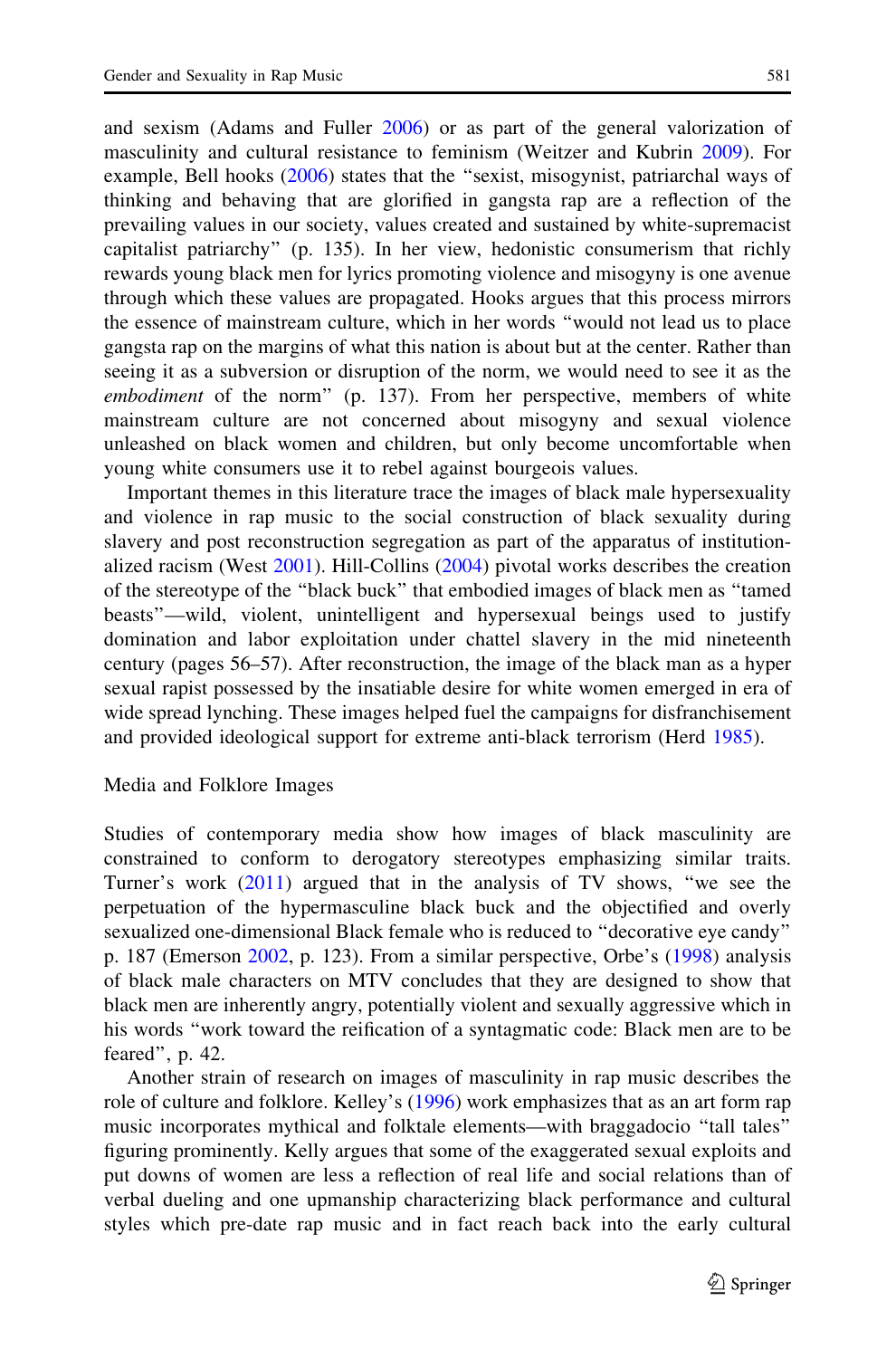traditions of African Americans. ''Playing the dozens'' is a good representation of this genre.

Other writers trace recent stereotypes of 1970s black exploitation characters such as Dolomite, the Mack and Superfly as well as athletes like Muhammed Ali or Charles Barkley to images of the badman that originated in the fables of Stagolee and Shine (Ogbar [2007;](#page-11-0) Perry [2004](#page-12-0)). These authors argue that the ''badman'' is partly created by racism and classism, and is feared by whites and middleclass black society for not conforming to established rules, norms, or laws of society. Perry [\(2004](#page-12-0)) states that the badman ''is a rebel to society, living on the margins of a black community that at once regards him as a hero and a threat'', p. 128) In his view, drug dealers, hustlers, pimps, and players exercise badman behavior by emphasizing sexual and physical prowess, and embracing misogyny and homophobia as part of their character.

#### Corporate Influences

A number of scholars have directly or indirectly alluded to the influence of corporate influences on black male images in rap music (Kitwana [2004](#page-11-0); Lena [2006;](#page-11-0) Weitzer and Kubrin [2009](#page-12-0); Englis et al. [1993\)](#page-11-0). They suggest that stereotypical images of black males as angry, violent, and dangerous have been created and manipulated to increase sales of songs and music videos. Weitzer and Kubrin [\(2009](#page-12-0)) state that ''Producers not only encourage artists to become ''hardcore'' but also reject or marginalize artists who go against the grain'', p. 6. Lena's research substantiates the impact of corporate ownership on music lyric content. Her findings showed that when independent labels owned most of the charted singles, lyrics focused on the local environment and hostility to corporate music production and values. In contrast, dominant labels featured lyrics with a focus on ''street'' credibility and commercial success in the hustler as hero. She notes that Billboard Magazine editors said that corporations invested in puerile rap ''because [it] was sleazier as a lure, easier as an enterprise, and more speedily remunerative at the end of the day'' (Anonymous 1996: 4).

Some researchers have also described the commercialization of rap music and artists through campaigns using them to market alcoholic beverages, athletic shoes, and athletic clothing (Blair [1993;](#page-10-0) Herd [2005](#page-11-0)). Herd's study ([2005\)](#page-11-0) shows that the integration of corporate structures between the music and alcohol industries was accompanied by a major increase in alcohol depictions in rap music. With respect to images of gender relationships and masculinity, some scholars have described the increasing connections between hip hop and pornography (Kitwana [2002;](#page-11-0) Stephens and Phillips, [2003;](#page-12-0) Neal [2006](#page-11-0)) that might encourage more explicit sexual depictions in music videos. For example, Miller-Young [\(2007](#page-11-0)) argues that the masculinist, hypersexualized and antiestablishment qualities of rap music videos have made them extremely attractive to the pornography industry for developing a new genre of hard core celebrity rap videos. As examples of the merge of hip hop with pornography she mentions the release of Snoop Dogg's Doggystyle and notes that Tupac Shakur's soft-core video ''How Do You Want it'' featured legendary porn starts Heather Hunger, Angel Kelley, Jeanine Pepper and Nina Hartley (p. 271).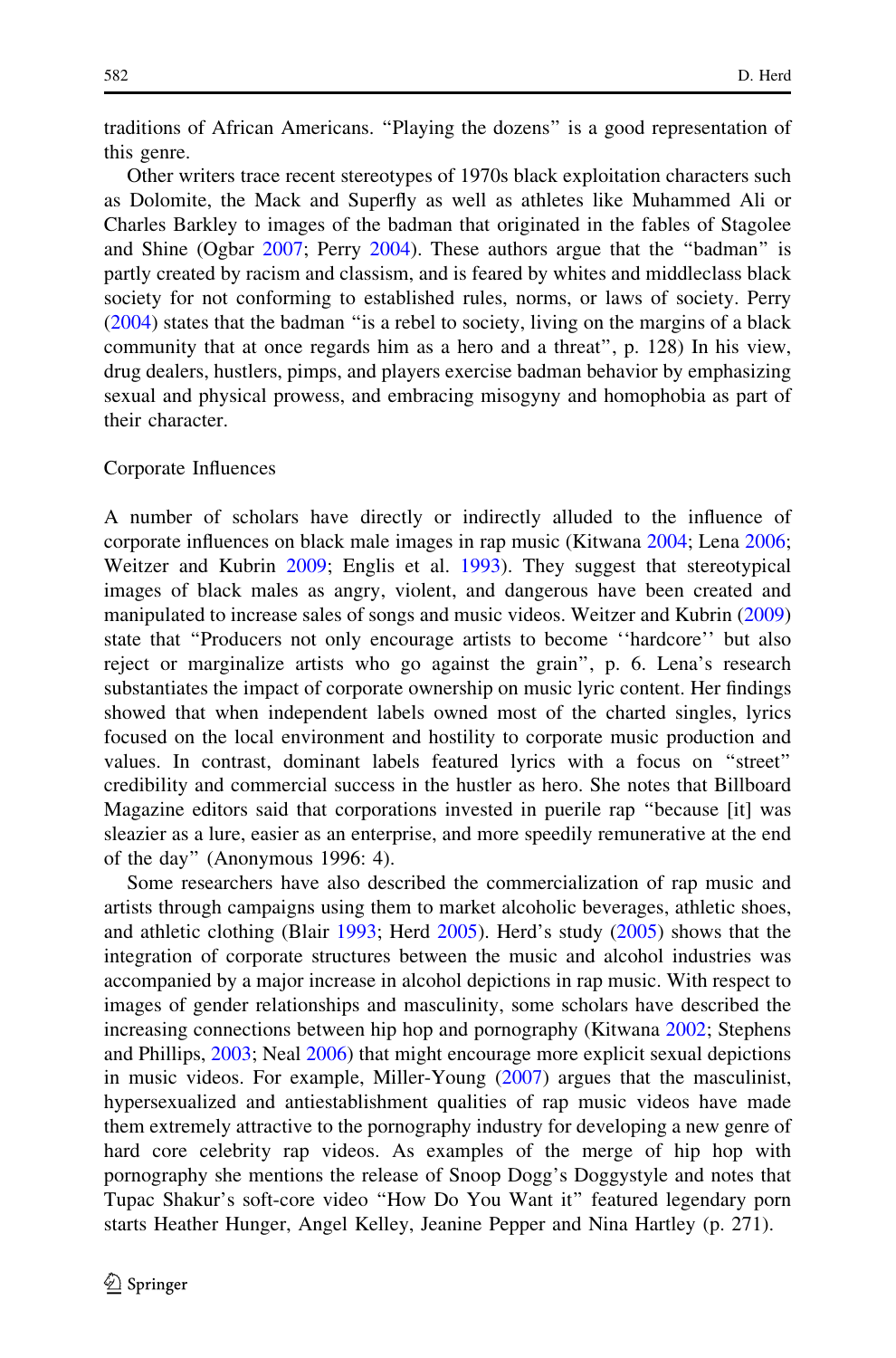Other writers propose a more nuanced view in which representations are mutually shaped by the industry and artists that use stereotypes to self-promote and create their own branding. For example, Balaji ([2009\)](#page-10-0) argues that while the media has a strong ideological influence on how black male identity is constructed (e.g. capitalizing on the ''thug appeal'' of black men in rap music boosts sales and income in the music industry and justifies repressive social policies in black communities), he also states that artists engage in a self-commodification process to create their own unique brands and social following. He cites artist 50 cents willingness to capitalize on existing stereotypes of black masculinity with his own self-conception as an example of this process. Miller-Young's ([2007\)](#page-11-0) work makes a similar point with reference to the integration of images of black masculinity in rap music and pornography. In her view hip hop pornography serves ideological and pragmatic arenas of resistance for performers. She raises the possibility that hip hop artists use the form to resist black bourgeois values and respectability as well as a way to expand entrepreneurial opportunities.

#### Sociological Research

In contrast to the above perspectives, some scholars argue that images of black masculinity in rap music are derived from actual norms and behavioral patterns typifying social life in black communities. Armstrong's [\(2001](#page-10-0)) work is a graphic example of these views. He asserts that rap music promotes and reflects a ''rape culture'' that ''is a complex of beliefs supporting a continuum of threatened violence against women that ranges from sexual remarks to rape itself'' (p. 105). Armstrong argues that gangsta rap is a real cultural statement about rappers and their lives and refutes other structurally oriented explanations, e.g. that corporate structures have influenced the rise of misogyny in rap music. Weitzer and Kubrin's ([2009\)](#page-12-0) more nuanced work takes a broader view of influences on misogyny in rap music which encompasses larger social forces, norms about gender relations, the music industry and local neighborhood conditions. However citing Bourgois (1995, 276, 275) these authors focus on the prevalence of misogyny in rap music as a reflection of the ''street code'' of young males in disadvantaged communities which strip men of traditional sources of dignity and promote values emphasizing a high level of male promiscuity, the ''celebration of the gigolo image'', the value of ''being an economic parasite'' on one's girlfriends, and justifications for violence against women, p. 9. Weitzer and Kubrin argued that these elements of the street code parallel five misogynistic themes that they identified in their content analysis of rap music lyrics: (a) derogatory naming and shaming of women, (b) sexual objectification of women, (c) distrust of women, (d) legitimation of violence against women, and (e) celebration of prostitution and pimping.

Taking a slightly different approach, Collins ([2005\)](#page-11-0), stated that the growth of a prison culture in the 1980s has influenced ideas about masculinity and gender relationships in African American communities. In her view the incarceration of large numbers of black men has lead to a cultural focus that valorizes thug life and increases misogyny and homophobia in black youth. Kitwana ([2002\)](#page-11-0) argues that the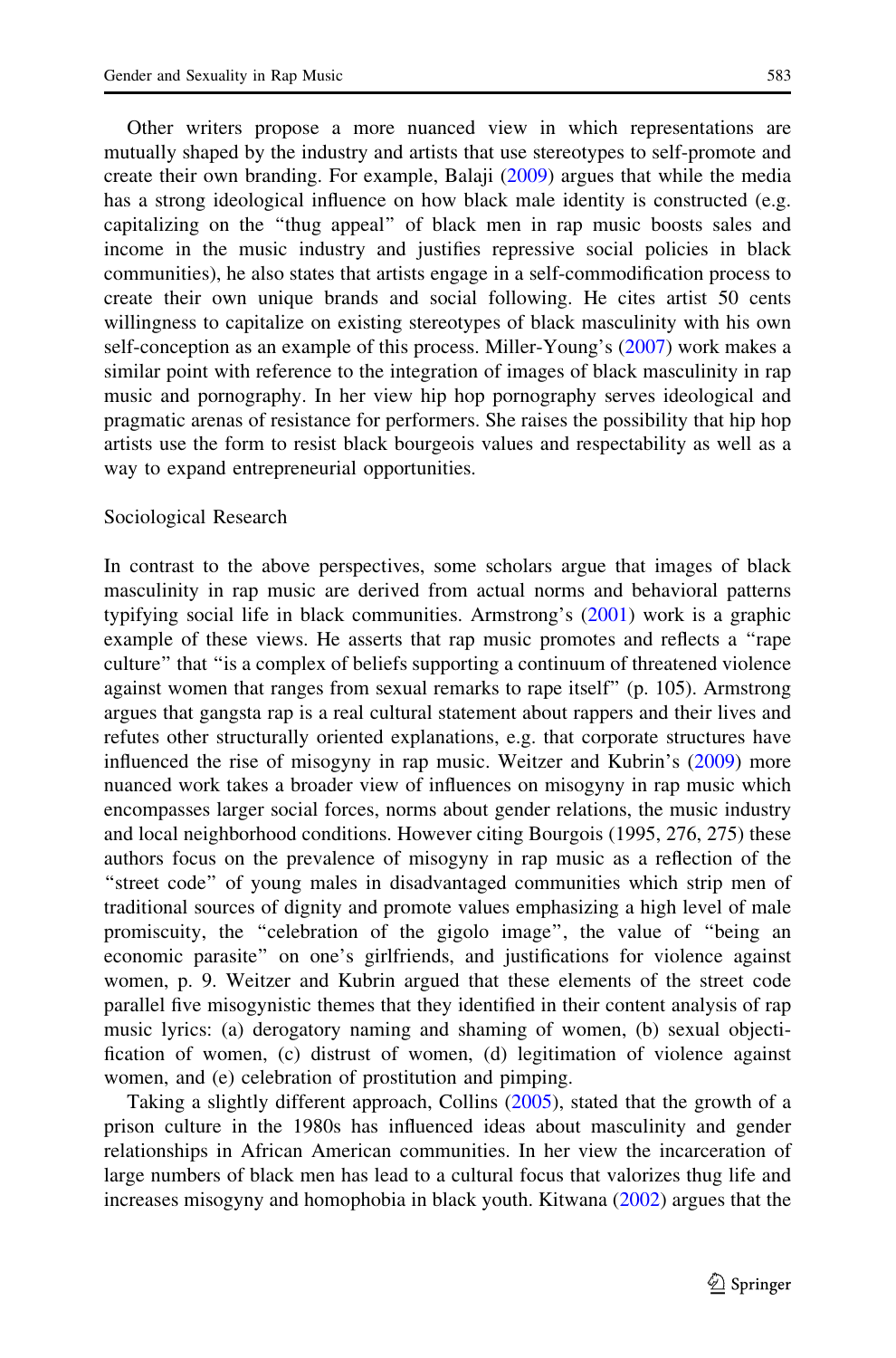misogynist descriptions of black women in music dominated by black men reflects real tensions in gender relationships within African American communities.

Rose's ([2008](#page-12-0)) later work echoes similar themes—she asserts that within rap music "Sexism is visible, vulgar, aggressive and popular" (p. 114), fueled by a complex of factors including sexism in black communities that influences rappers' attitudes and lyrics as well as the patriarchal values permeating the wider society.

## Health/Behavioral Research

The *content* of sexual imagery in rap music has received very little attention in health-related literature. For example, we were able to identify only two studies focused on this topic in the public health literature. Primack et al. ([2008\)](#page-12-0) explored the prevalence of ''degrading and non-degrading'' sexual images in different music genres. Degrading sex was defined as sex with three different attributes: insatiable sexual appetite—usually on the part of males, objectification—usually of females and ''sexual value placed solely on physical characteristics'', p. 594. Findings of the study showed that references to degrading sex were almost twice as common as references to non-degrading sex and that these references were more prominent in rap music than in other genres such as Country or Rhythm and Blues/Hip Hop. Songs with degrading sex were also more likely to mention alcohol and drug use, violence, and weapons compared to songs mentioning non-degrading sex. From a similar perspective, Aubrey and Frisby [\(2011](#page-10-0)) showed that sexual objectification was more prominent in R&B/hip hop and pop videos than in country music videos.

In contrast, there is a considerable body of health-related literature examining the impact of music lyrics and music videos on adolescent sexual norms, attitudes and behavior. First, some of this research asserts that negative portrayals of sexual and gender relationships—e.g. objectification, degradation, or stereotypes—promotes unhealthy sexual attitudes or behavior among youth. Aubrey et al. ([2011\)](#page-10-0) found that watching music videos with highly objectified women artists predicted oppositional sexual beliefs, acceptance of interpersonal violence and trends towards tolerance of sexual harassment among male college students. Martino et al. [2006](#page-11-0) and Primack et al. [2008](#page-12-0) both reported that youth listening to ''degrading'' sexual content were more likely to start engaging in sexual intercourse or participate in higher levels of sexual activity while youth exposed to non degrading sexual lyrics of music did not show significant changes in their sexual behavior. Peterson et al. ([2007\)](#page-12-0) found that adolescents who perceived more sexual stereotypes in rap music were more likely to have more than one sexual partner, to engage in binge drinking, test positive for marijuana and have a negative body image.

Second, some researchers (Pardun et al. [2005\)](#page-12-0) have argued that *amount* rather than *type* of exposure to sexual content is the more critical determinant of adolescent sexual behavior and related intentions. For example, L'Engle et al. [\(2006](#page-11-0)) found that youth with higher levels of exposure to sexual content in the media are more like to have intentions to have sexual intercourse and to engage in sex than other youth. In addition, Wingood's [\(2003](#page-12-0)) study showed that greater exposure to rap music vides was associated with having more sexual partners as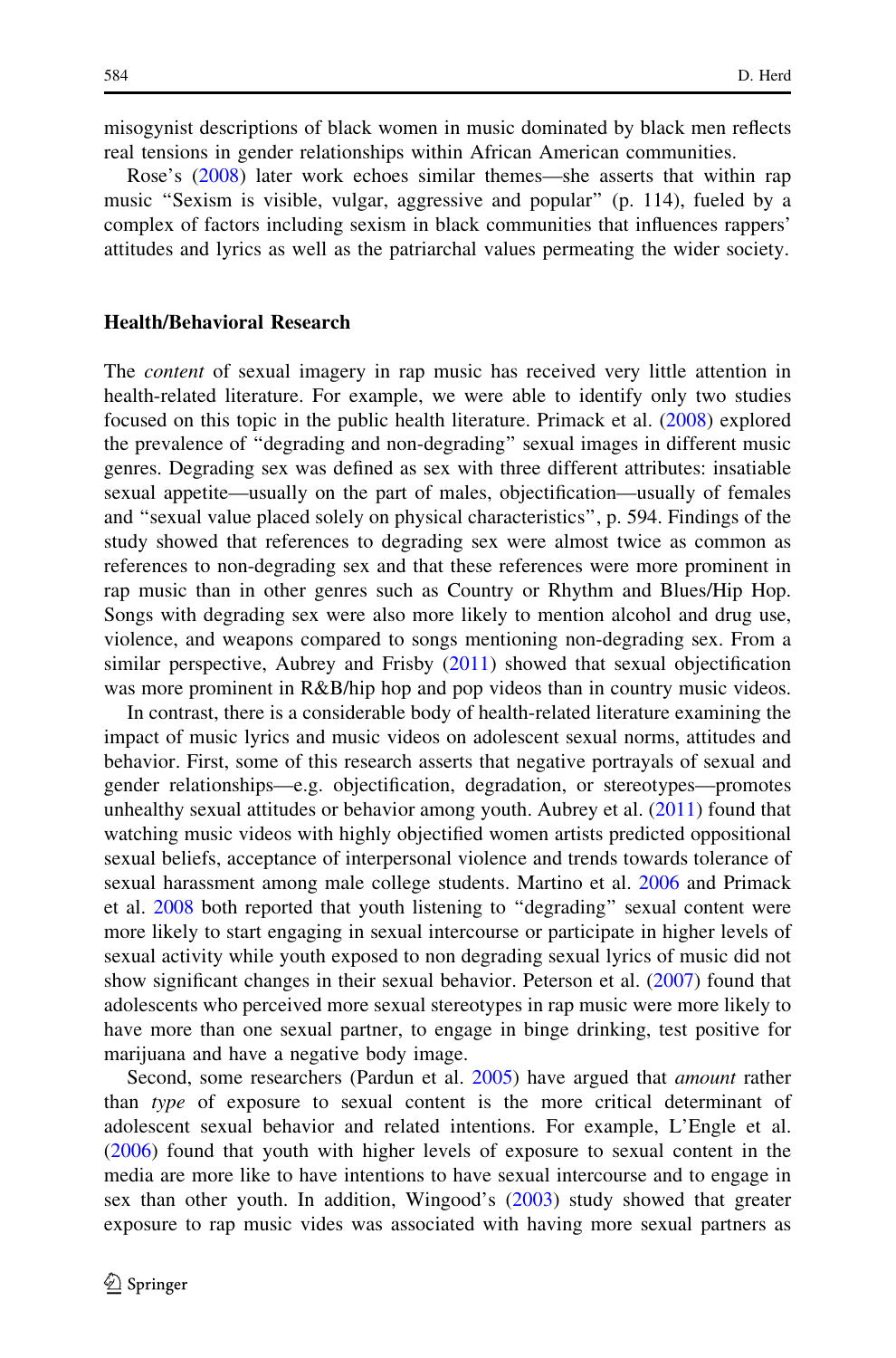well as having an STD and social problems such as school violence, being arrested and using alcohol and drugs. Brown's ([2006\)](#page-11-0) research found that white adolescents aged 14–16 with the most media exposure were more than twice as likely to have had sex than those with the least exposure. However after controlling for parent attitudes and peer norms, this relationship did not hold for black youth. Kistler and Lee's [\(2009](#page-11-0)) study reported that watching MTV sexually oriented videos significantly increased scores of approving premarital sex in adolescents. Lou et al. [\(2012](#page-11-0)) also showed that use of the mass media and media messages influenced sexually related knowledge and behaviors in unmarried Asian and young adult respondents.

However, some literature has focused on explaining how media influence sexual behavior beyond exposure effects. The media practice model (Brown [2002](#page-10-0)) assumes that adolescents are not passive recipients of media messages, but that they have agency and choice in selecting and interacting with media based on their own sense of identity. The model assumes that the impact of the media on youth is shaped by their personal attributes. As an example of this perspective, Brown et al. [\(2005](#page-11-0)) reported that earlier maturing girls were more interested than girls maturing later in viewing or listening to sexual media content. Earlier maturing girls were also more likely to interpret media messages as approving of teens being sexually active. L'Engle et al. [\(2006](#page-11-0)) also showed that teens interpretation as well as exposure to sex in the media influenced their sexual behavior. Those teens that viewed the media as being supportive of teen sexual behavior had a higher level of intentions to have sexual intercourse and more sexual activity. In addition Ter Bogt et al. [\(2010](#page-12-0)) argued that preferences, rather than exposure were associated with permissive sexual attitudes and gender stereotypes. For both girls and boys, preferences for hip hop and hard-house music were associated positively with gender stereotypes and preference for classical music was negatively associated with gender stereotypes. Taking these perspectives even further, Arnett [\(1995](#page-10-0)) argues that adolescents ability to control media choices allows them to engage in a form of self-socialization based on their own individual preferences and personalities in a way that is not possible with broader socializing agents such as family, school, community and the legal system.

Cognitively oriented theories such as Priming Theory and Social Cognitive Theory emphasize the effect of media on sexuality through perception and learning by shaping belief systems. In Priming Theory, Ter Bogt et al. ([2010\)](#page-12-0) theorizes that stimuli in songs and music activate cognitive schemas and reinforce and strengthen them through repetition. From this perspective, stereotypical depictions of gender roles can promote/activate the development of conforming stereotypical belief systems.

Finally, some research has applied sexual script theory—normative frameworks for making sense of sexual behavior—to music influences on sexual behavior. Stephens and Phillips ([2003\)](#page-12-0) state that African American pre adolescents belief systems mirror the sexual scripts circulating in African American culture including the Diva, Gold Digger, Freak, Dyke, Gangster Bitch, Sister Savior, Earth Mother, and Baby Mama.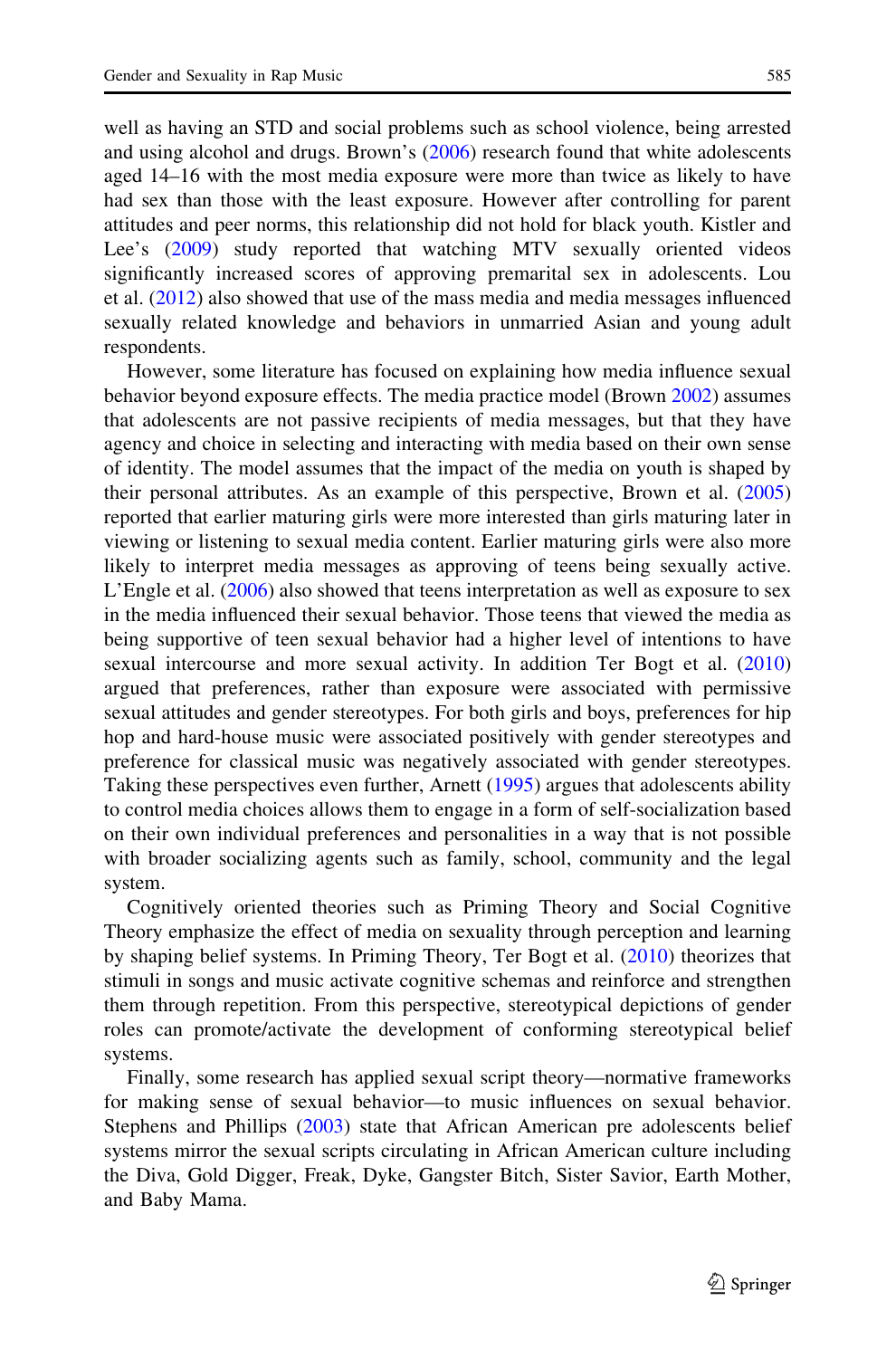#### Discussion and Conclusions

This review of portrayals of sexuality and gender relationships in rap music identified a fairly wide range of approaches rooted in feminist theory, cultural studies, sociology and behavioral science, some of which are at odds with each other. For example, some strains of feminist theory have argued that portrayals of women and gender relationships reflect the historical oppression associated with slavery and domination, while others have focused on narratives of women's empowerment within the music. Analyses of the role of masculinity in rap music have generally emphasized misogyny and violence often attributed to actual social patterns within urban communities. On the other hand some critical studies have examined the social and cultural construction of sexuality and gender in the music and pointed to the influence of structural factors such as patriarchy and corporate practices in shaping how gender relationships and sexual content are portrayed in the music. Behavioral science researchers generally have had little to say about the sexual and gender related content of rap music, but nonetheless conclude the content is important because it influences sexual attitudes, behavior and intention.

The different conceptual approaches that have been applied to images of sexuality and gender relationships in rap music are interesting and thought provoking—however, for the most part they have not been informed by strong empirical work. Rap music itself is richly varied and provides ample material to illustrate a variety of specific conceptual frameworks. Existing research has mined some of these images and linked them to important theoretical contexts but has not provided substantial analysis of how gender and sexual relationships are depicted within the genre as a whole.

On the other hand, empirical work on this topic is extremely limited and generally lacks theoretical richness. The virtual absence of content studies in health research and the simplistic dichotomous frames used to describe sexual portrayals (e.g. as ''degrading or non-degrading'') illustrate this problem.

In addition, none of the literature discussed analyzes changes in portrayals of sexuality and gender relationships over time in rap music. The genre is now approximately 35 years old and has undergone a number of changes in corporate ownership, audiences, and sub genre types. These kinds of changes would be expected to influence lyrical content related to portrayals of gender relationships and sexuality. For example, research on other social issues illustrates that images of alcohol, illegal drugs, and violence have increased substantially over time in rap music lyrics in response to corporate pressures and other societal factors (Herd [2005,](#page-11-0) [2008,](#page-11-0) [2009\)](#page-11-0).

Given the importance of music as a social influence on the development of sexual attitudes and gender norms among youth, it is important to understand more about the content of the music. Existing studies indicate that the content is important, but lack precision in identifying what aspects of gender and sexuality portrayals are influential. Part of the problem may be that analyses of the content of lyrics in health research are very limited in terms of understanding the varied landscape of sexual portrayals and gender images in the music and their social meanings.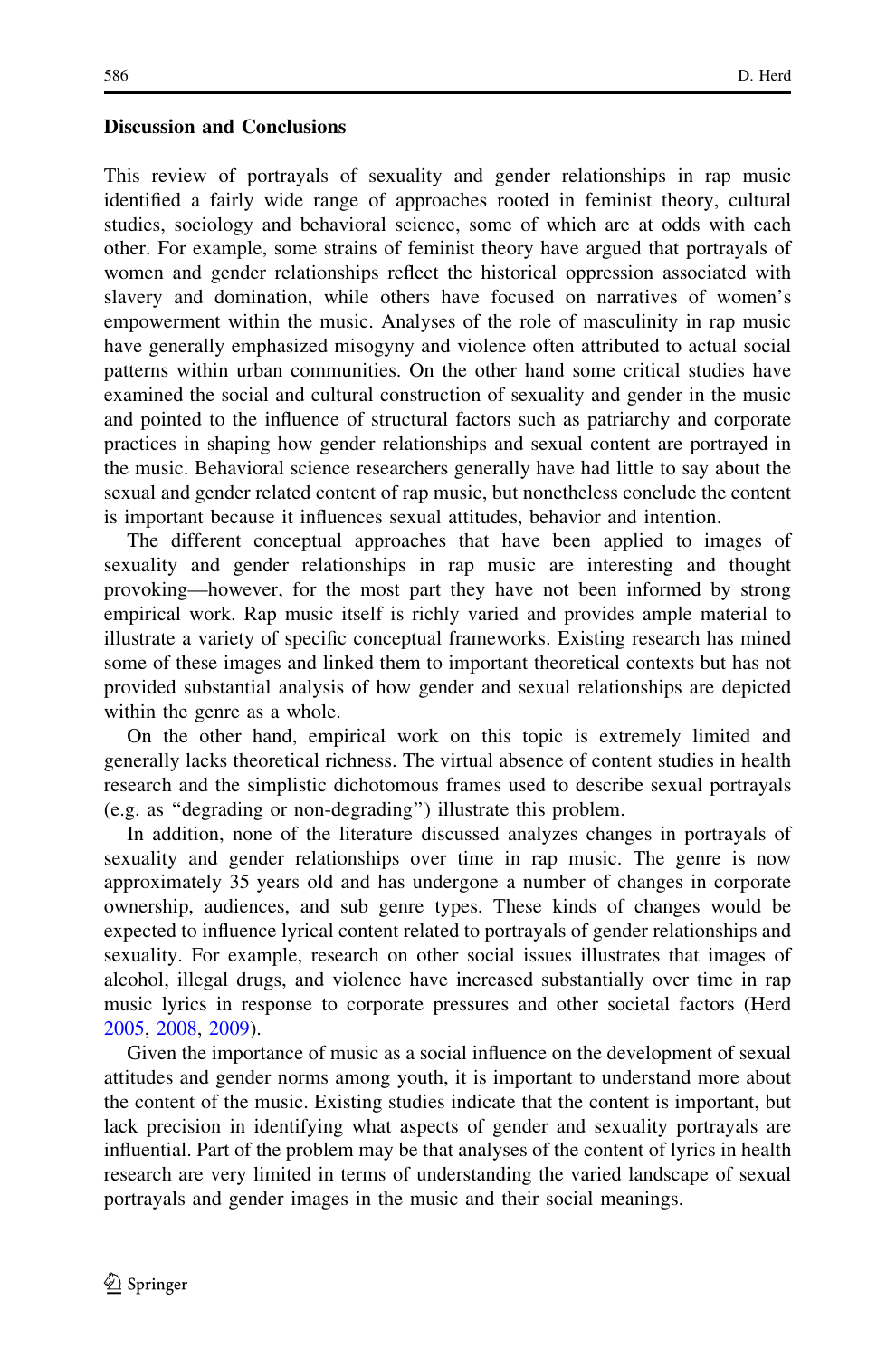<span id="page-10-0"></span>As such, one of the critical questions for future research is to understand more about the variety of gender and sexual relationships depicted in rap music. For example the music includes lyrics about courtship and love; sexual gratification; sexual violence; and sexual and economic exploitation among others. Some researchers have hinted at this variety by dichotomizing sexual depictions as ''degrading versus non-degrading''. However, more analysis is needed to provide insight into the nuances and contexts of different kinds of sexual relationships portrayed as well as their prevalence in the music. This kind of analysis could provide a basis for exploring how particular theoretical frameworks map onto portrayals of gender relationships and sexuality in rap music.

Another compelling question is to understand whether these images have varied significantly over time. As an illustration of this possibility, Rose's ([1990,](#page-12-0) [1994](#page-12-0)) earlier work emphasized women's sexual power and skill in confronting men's attempts to control and subordinate women in rap music; however her later work (Rose [2008\)](#page-12-0) points to the blatant and aggressive sexism characterizing popular music in the genre. A related issue to explore is whether there have been shifts in the social context of sexual behavior in rap music. For example, have their been changes in the association with sexuality and social behavior such as romance, glamorous lifestyles, drug and alcohol use, crime and violence over time? Future research should focus on addressing these questions by providing in depth empirical work informed by relevant theories.

Acknowledgments Funding for this research was provided by a University of California Faculty Research Grant.

Conflict of interest The author declares that the author has no conflict of interest.

#### References

- Adams, T. M., & Fuller, D. B. (2006). The words have changed but the ideology remains the same: Misogynistic lyrics in rap music. *Journal of Black Studies, 36*(6), 938–957. doi[:10.1177/](http://dx.doi.org/10.1177/0021934704274072) [0021934704274072.](http://dx.doi.org/10.1177/0021934704274072)
- Armstrong, E. G. (2001). Gangsta misogyny: A content analysis of the portrayals of violence against women in rap music, 1987–1993. *Journal of Criminal Justice and Popular Culture, 8*(2), 96–126.
- Arnett, J. J. (1995). Adolescents' uses of media for self-socialization. *Journal of Youth and Adolescence, 24*(5), 519–533. doi:[10.1007/BF01537054](http://dx.doi.org/10.1007/BF01537054).
- Aubrey, J. S., & Frisby, C. M. (2011). Sexual objectification in music videos: A content analysis comparing gender and genre. *Mass Communication and Society, 14*(4), 475–501. doi[:10.1080/](http://dx.doi.org/10.1080/15205436.2010.513468) [15205436.2010.513468.](http://dx.doi.org/10.1080/15205436.2010.513468)
- Aubrey, J. S., Hopper, K. M., & Mbure, W. G. (2011). Check that body! The effects of sexually objectifying music videos on college men's sexual beliefs. *Journal of Broadcasting & Electronic Media, 55*(3), 360–379. doi:[10.1080/08838151.2011.597469](http://dx.doi.org/10.1080/08838151.2011.597469).
- Balaji, M. (2009). Owning black masculinity: The intersection of cultural commodification and selfconstruction in rap music videos. *Communication, Culture & Critique, 2*(1), 21–38. doi[:10.1111/j.](http://dx.doi.org/10.1111/j.1753-9137.2008.01027.x) [1753-9137.2008.01027.x](http://dx.doi.org/10.1111/j.1753-9137.2008.01027.x).
- Blair, M. E. (1993). Commercialization of the rap music youth subculture. *The Journal of Popular Culture, 27*(3), 21–33. doi:[10.1111/j.0022-3840.1993.00021.x](http://dx.doi.org/10.1111/j.0022-3840.1993.00021.x).
- Brown, J. D. (2002). Mass media influences on sexuality. *Journal of Sex Research, 39*(1), 42–45. doi[:10.](http://dx.doi.org/10.1080/00224490209552118) [1080/00224490209552118.](http://dx.doi.org/10.1080/00224490209552118)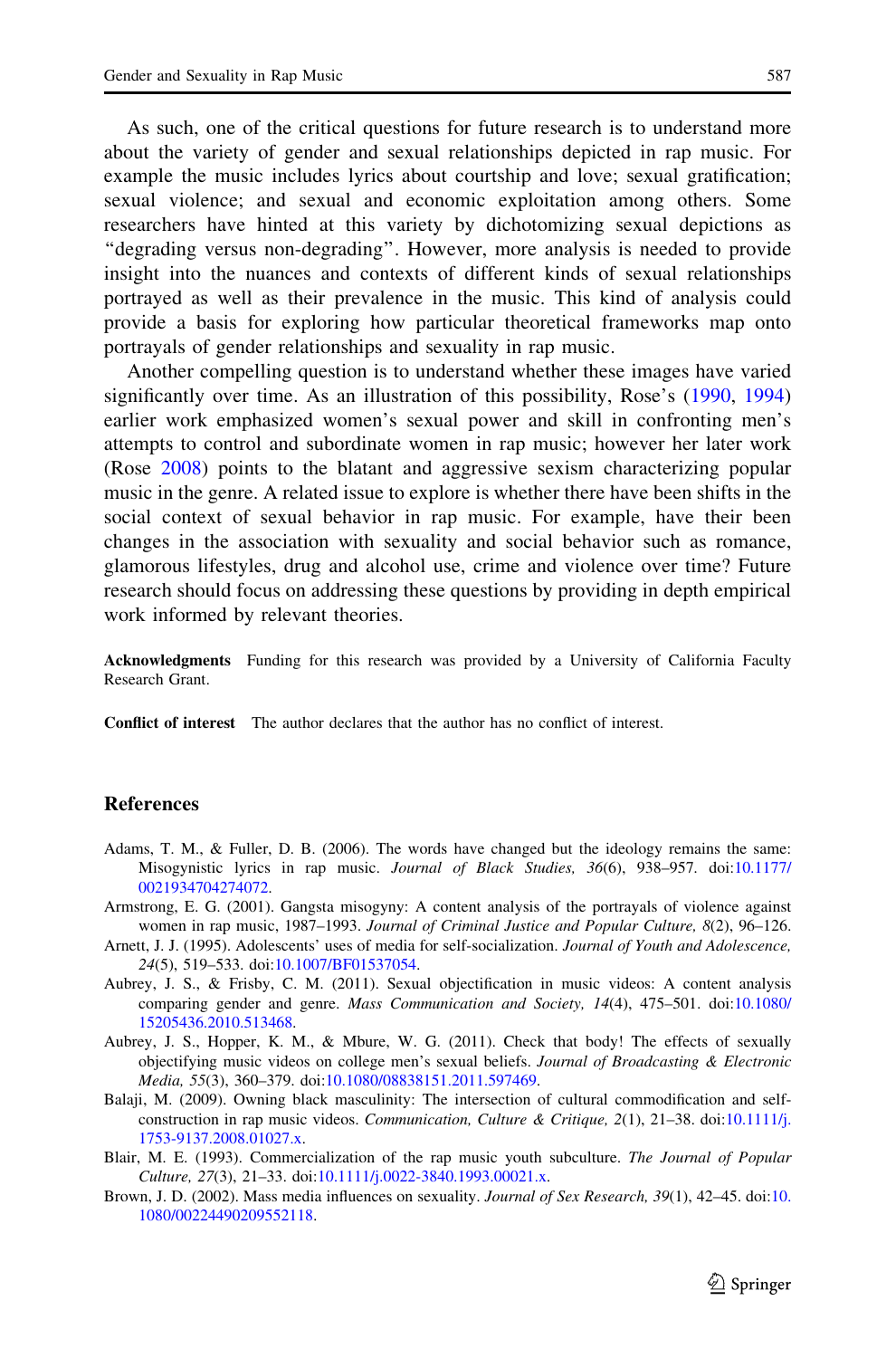- <span id="page-11-0"></span>Brown, J. D., Halpern, C. T., & L'Engle, K. L. (2005). Mass media as a sexual super peer for early maturing girls. *Journal of Adolescent Health, 36*(5), 420–427. doi[:10.1016/j.jadohealth.2004.06.003](http://dx.doi.org/10.1016/j.jadohealth.2004.06.003).
- Brown, J. D., L'Engle, K. L., Pardun, C. J., Guo, G., Kenneavy, K., & Jackson, C. (2006). Sexy media matter: Exposure to sexual content in music, movies, television, and magazines predicts black and white adolescents' sexual behavior. *Pediatrics, 117*(4), 1018–1027. doi[:10.1542/peds.2005-1406](http://dx.doi.org/10.1542/peds.2005-1406).
- Collins, P. H. (2005). *Black sexual politics*. London: Routledge.
- Emerson, R. A. (2002). ''Where my girls at?'': Negotiating black womanhood in music videos. *Gender and Society, 16*(1), 115–135. doi[:10.2307/3081879.](http://dx.doi.org/10.2307/3081879)
- Englis, B. G., Solomon, M. R., & Olofsson, A. (1993). Consumption imagery in music television: A bicultural perspective. *Journal of Advertising, 22*(4), 21–33. doi:[10.2307/4188897](http://dx.doi.org/10.2307/4188897).
- Goodall, N. H. (1994). Depend on myself: T.L.C. and the evolution of black female rap. *The Journal of Negro History, 79*(1), 85–93. doi:[10.2307/2717669.](http://dx.doi.org/10.2307/2717669)
- Herd, D. (1985). Migration, cultural transformation and the rise of black liver cirrhosis mortality. *Addiction, 80*(4), 397–410. doi[:10.1111/j.1360-0443.1985.tb03011.x](http://dx.doi.org/10.1111/j.1360-0443.1985.tb03011.x).
- Herd, D. (2005). Changes in the prevalence of alcohol use in rap song lyrics, 1979–97. *Addiction (Abingdon, England), 100*(9), 1258–1269. doi[:10.1111/j.1360-0443.2005.01192.x.](http://dx.doi.org/10.1111/j.1360-0443.2005.01192.x)
- Herd, D. (2008). Changes in drug use prevalence in rap music songs, 1979–1997. *Addiction Research & Theory, 16*(2), 167–180. doi:[10.1080/16066350801993987.](http://dx.doi.org/10.1080/16066350801993987)
- Herd, D. (2009). Changing images of violence in rap music lyrics: 1979–1997. *Journal of Public Health Policy, 30*(4), 395–406. doi:[10.1057/jphp.2009.36.](http://dx.doi.org/10.1057/jphp.2009.36)
- Higginbotham, E. B. (1993). *Righteous discontent: The women's movement in the black Baptist Church, 1880–1920*. Cambridge: Harvard University Press.
- Hill Collins, P. (2000). *Black feminist thought: Knowledge, consciousness, and the politics of empowerment* (Rev. 10th anniversary ed.). New York: Routledge.
- Hill Collins, P. (2004). *Black sexual politics: African Americans, gender, and the New Racism*. New York: Routledge.
- Hooks, B. (2006). *Outlaw culture: Resisting representations* (1st ed.). New York: Routledge.
- Kelley, R. D. G. (1996). *Race rebels: Culture, politics, and the Black working class* (1st Free Press paperback ed.). New York: Free Press. Distributed by Simon & Schuster.
- Kistler, M. E., & Lee, M. J. (2009). Does exposure to sexual hip hop music videos influence the sexual attitudes of college students? *Mass Communication and Society, 13*(1), 67–86. doi[:10.1080/](http://dx.doi.org/10.1080/15205430902865336) [15205430902865336.](http://dx.doi.org/10.1080/15205430902865336)
- Kitwana, B. (2002). *The Hip-Hop Generation: Young Blacks and the crisis in African-American culture*. New York: Basic Civitas Books.
- Kitwana, B. (2004). The state of the hip hop generation: How hip hop's cultural movement is evolving into political power. *Diogenes, 51*(3), 115–120. doi:[10.1177/0392192104043662.](http://dx.doi.org/10.1177/0392192104043662)
- L'Engle, K. L., Jackson, C., & Brown, J. D. (2006). Early adolescents' cognitive susceptibility to initiating sexual intercourse. *Perspectives on Sexual and Reproductive Health, 38*(2), 97–105. doi[:10.1363/psrh.38.097.06.](http://dx.doi.org/10.1363/psrh.38.097.06)
- Lena, J. C. (2006). Social context and musical content of rap music, 1979–1995. *Social Forces, 85*(1), 479–495. doi:[10.2307/3844424.](http://dx.doi.org/10.2307/3844424)
- Lou, C., Cheng, Y., Gao, E., Zuo, X., Emerson, M. R., & Zabin, L. S. (2012). Media's contribution to sexual knowledge, attitudes, and behaviors for adolescents and young adults in three Asian cities. *The Journal of Adolescent Health: Official Publication of the Society for Adolescent Medicine, 50*(3 Suppl), S26–S36. doi:[10.1016/j.jadohealth.2011.12.009.](http://dx.doi.org/10.1016/j.jadohealth.2011.12.009)
- Martino, S. C., Collins, R. L., Elliott, M. N., Strachman, A., Kanouse, D. E., & Berry, S. H. (2006). Exposure to degrading versus nondegrading music lyrics and sexual behavior among youth. *Pediatrics, 118*(2), e430–e441. doi[:10.1542/peds.2006-0131](http://dx.doi.org/10.1542/peds.2006-0131).
- Miller-young, M. (2007). Hip hop honeys and da hustlaz: Black sexualities in the new hip hop pornography. *Meridians: Feminism, Race, Transnationalism, 8*(1), 261–292.
- Mizell, L. (2003). *Music Preferences in the U.S.: 1982–2002. Prepared for the National Endowment for the Arts*. Lee Mizell Consulting: Santa Monica, CA.
- Neal, M. A. (2006). *New Black man*. New York: Routledge.
- Ogbar, J. O. G. (2007). *Hip-Hop Revolution: The Culture and Politics of Rap*. Lawrence: University Press of Kansas.
- Orbe, M. P. (1998). Constructions of reality on MTV's ''the real world'': An analysis of the restrictive coding of black masculinity. *Southern Communication Journal, 64*(1), 32–47. doi[:10.1080/](http://dx.doi.org/10.1080/10417949809373116) [10417949809373116.](http://dx.doi.org/10.1080/10417949809373116)